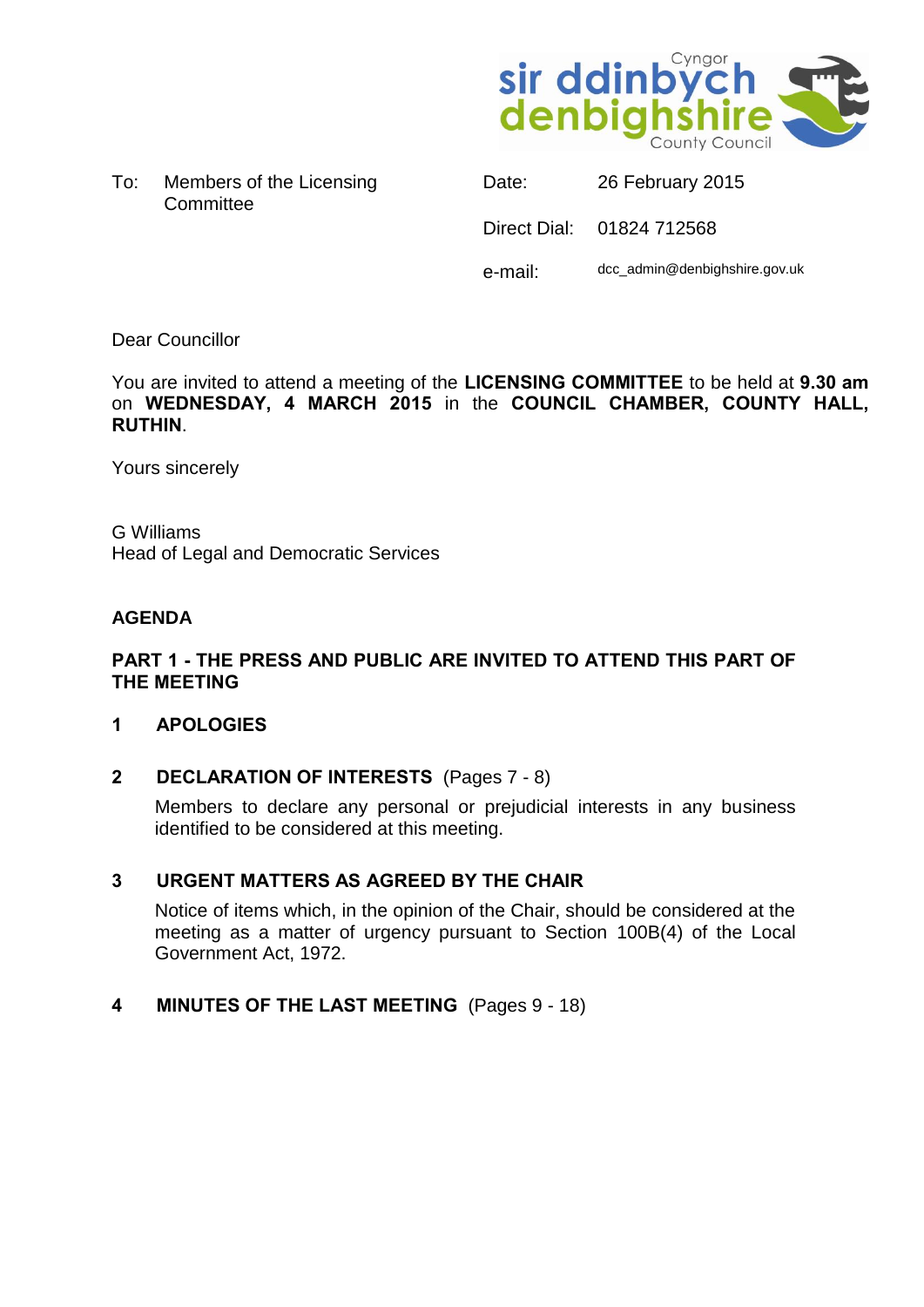To receive the –

- (a) minutes of the Licensing Committee held on 3 December 2014 (copy enclosed), and
- (b) minutes of the Special Licensing Committee held on 12 January 2015 (copy enclosed).

### **5 PROPOSED AMENDED HACKNEY CARRIAGE AND PRIVATE HIRE DRIVER DRESS CODE** (Pages 19 - 28)

To consider a report by the Head of Planning and Public Protection (copy enclosed) presenting an amended Hackney Carriage and Private Hire Driver Dress Code for consideration and approval.

## **6 PROPOSED CODE OF GOOD CONDUCT FOR HACKNEY CARRIAGE AND PRIVATE HIRE DRIVERS** (Pages 29 - 34)

To consider a report by the Head of Planning and Public Protection (copy enclosed) presenting a proposed Hackney Carriage and Private Hire Driver Code of Good Conduct for their consideration and approval.

# **7 HACKNEY CARRIAGE AND PRIVATE HIRE CONDITIONS - PROPOSED AMENDMENTS RELATING TO TIPPING OF SEATS FOR PRIVATE HIRE VEHICLES** (Pages 35 - 38)

To consider a report by the Head of Planning and Public Protection (copy enclosed) seeking approval of the removal of condition 2.1(h) contained within the hackney carriage and private hire conditions relating to seat tipping.

## **8 REVIEW OF SEX ESTABLISHMENT POLICY** (Pages 39 - 42)

To consider a report by the Head of Planning and Public Protection (copy enclosed) regarding amendments to the regime authorising the licensing of premises that provide sexual entertainment.

# **9 REVIEW OF STREET TRADING POLICY** (Pages 43 - 48)

To consider a report by the Head of Planning and Public Protection (copy enclosed) recommending a review of the existing Street Trading Policy.

# **10 SCRAP METAL DEALERS ACT 2013 - UPDATE ON THE PRPOSED POLICY** (Pages 49 - 50)

To consider a report by the Head of Planning and Public Protection (copy enclosed) updating members on progress with preparing a Scrap Metal Dealers Policy.

## **11 LICENSING COMMITTEE WORK PROGRAMME 2015** (Pages 51 - 52)